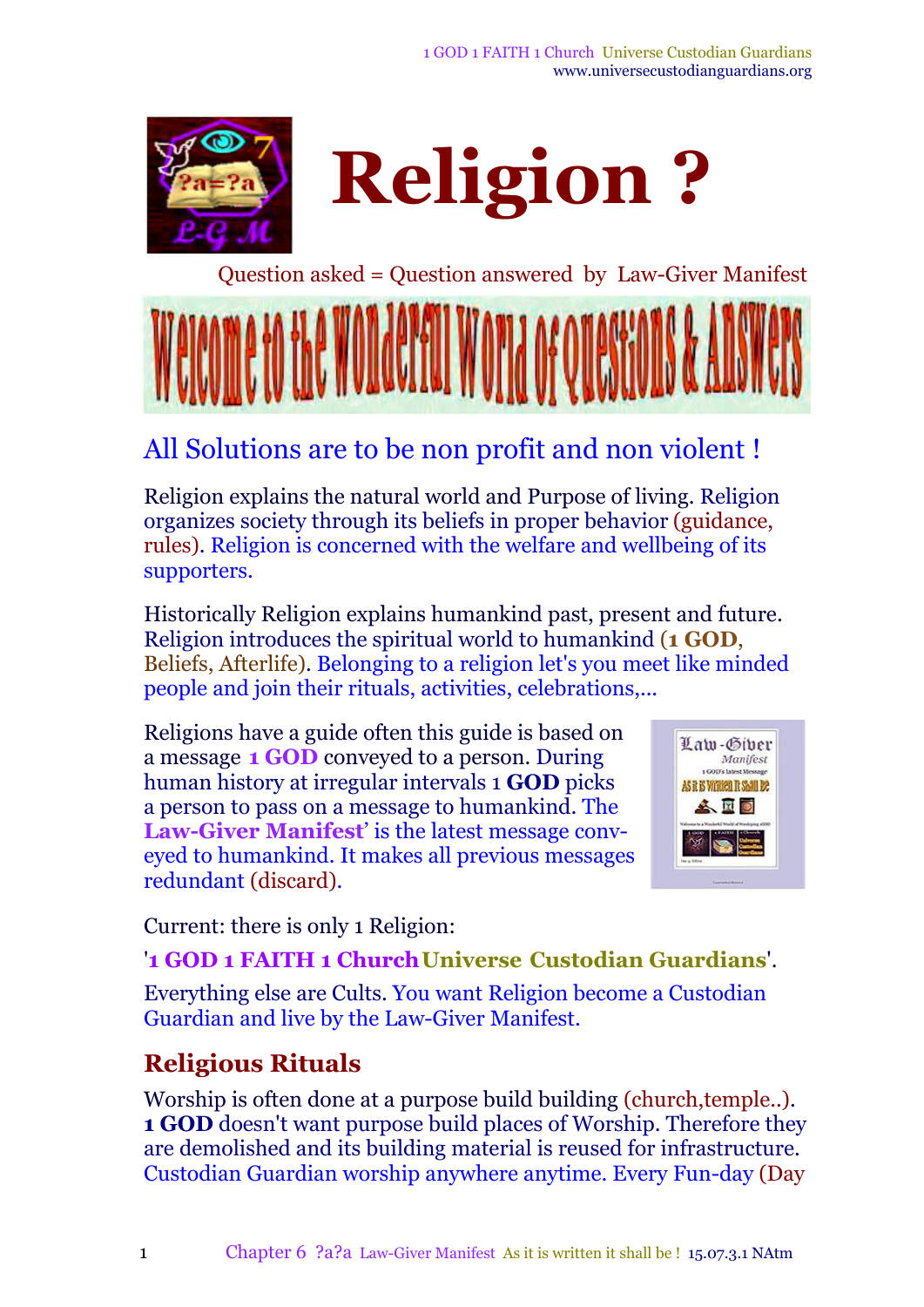#### 7) they hold a Gathering at a school, **SmeC**, **PHeC**.

Religion has rituals: birth, marriage, death.. Rituals are based on tradition and changing community standards. Custodian Guardian rituals incorporate local traditions that do not contravene the'Law-Giver Manifest'. Every Gathering is unique (custom, cuisine, dialect, gear, heritage, traditions..).

Cults use sacrifice on an Altar as a worship ritual. Sacrifice may be actual or symbolic. **1 GOD** doesn't want sacrifices. Therefore altars are demolished, its building material is reused. Custodian Guardian do not sacrifice, they replaced an Altar with lectern. They seek, gain, apply knowledge (Scroll 1) practice Knowledge continuity.





Religion uses time management. Custodian Guardian use New-Age time management (NAtm). NAtm is used to set theme days.

Religion opposes 'Wealth apartheid'. Buddhism, Christianity, Islam, Hinduism, Judaism.. are corrupt bought by greedy Parasites. Custodian guardian oppose 'Wealth apartheid'. Support us and lets end Wealth apartheid and hold greedy, predatory, Parasites accountable. Profiteering is Anti **1 GOD** !!!

Religion opposes 'Violence' against humankind, animals, environment.. Buddhism, Christianity, Hinduism, Islam, Judaism...act, encourage, participate in violence. Support us and lets end violence, hold violence accountable. Owning a weapon is a crime. Zero Tolerance to Violence !!!

# **You shall not kill !**

You shall not kill. It is the foundation of every Religion. All current so called religions, Sin. They allow, encourage, promote killing. They are, Fake Religions. They insult **1 GOD**! Belonging to or supporting Killer Religions or cults will result in accountability to **1 GOD** in life and Afterlife! **1 GOD** doesn't, Forget or Forgive! Custodian Guardian oppose killing humans for any reason (Abortion, assassination, execution, death penalty, martyrdom, suicide bomber..)

Religion has a guide based on **1 GOD**'s message. Past messages are misused by all major religions. They falsely use their guides to incre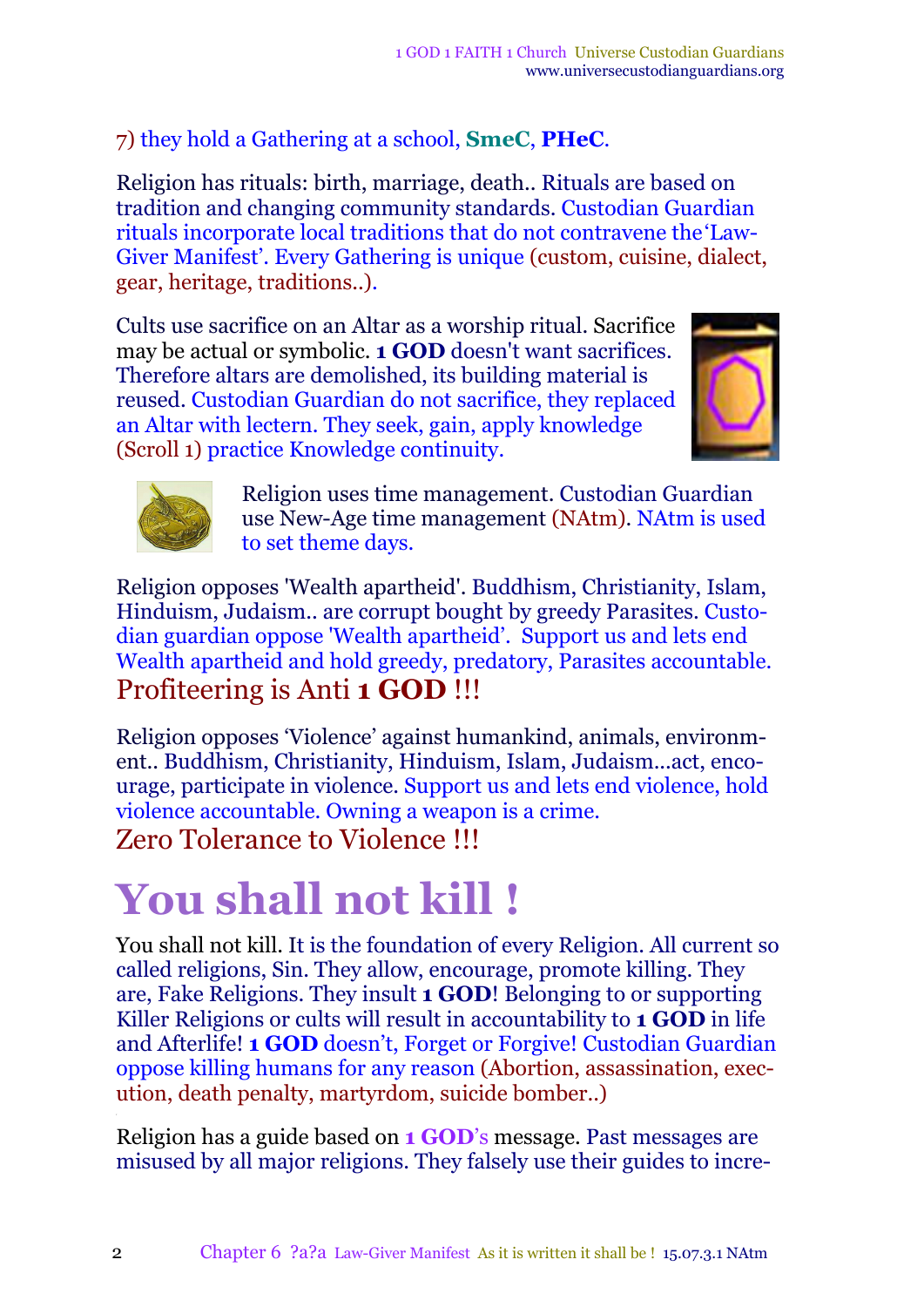ase 'Wealth apartheid' and practice 'Violence'. This is not acceptable to **1 GOD**! **1 GOD**"s latest message, the 'Law-Giver Manifest (L-GM) is non profit and non violent. The L-GM makes all previous messages and guides obsolete. Embrace 'L-GM' become a Custodian Guardian. **1 GOD** is watching!!!

### **Messiah ?**

The coming of a Messiah was  $1^\mathrm{st}$  mentioned by the Invoker (Zoroaster). Other religions (Christians, Islam,...) originating in Persindia Province followed the Invokers assumption. The Invoker was wrong there is no Messiah coming, not then, not now, nor in the future, not ever. All people waiting for a Messiah are waiting in vain.

Why do people believe that **1 GOD** is going to send a Messiah? Many people lack confidence in themselves and Humankind to solve everyday problems. These weak pathetic people beg **1 GOD** to send a Messiah to solve all their real or perceived problems and make them happy. **No Messiah** (HE or SHE) **is coming**.

**1 GOD** is not sending a Messiah. Should Humankind be incapable of surviving. Then Humankind will vanish into the dust of History. **1 GOD** will be disappointed and instruct Evolution to create another specie that can handle being Custodian of the Physical Universe.

**1 GOD** expects each individual to handle themselves. For bigger issues an individual should seek, gain support from their community. For issues beyond community capabilities, Pray!

## **1 GOD will act !**

An issue beyond community capabilities needs combined Faith and Prayer: **1 GOD** will act! **1 GOD**'s actions or inaction are not predictable or comprehendible. Inaction may be the best solution.

**1 GOD** wants us to concentrate on our 'Purpose of living' (helping our Soul gain life experiences). Not dream about a Messiah coming (be a life waster). Custodian Guardian belief that **1 GOD** wants a person to handle challenges not waste time on unrealistic hopes. No Messiah is coming !

Greedy Profiteers exploit the need by some people for a Super being: Bat man, Captain America, Goku, Superman, Thor, Wonder woman, ... Bad violent entertainment! Fictional nonsense!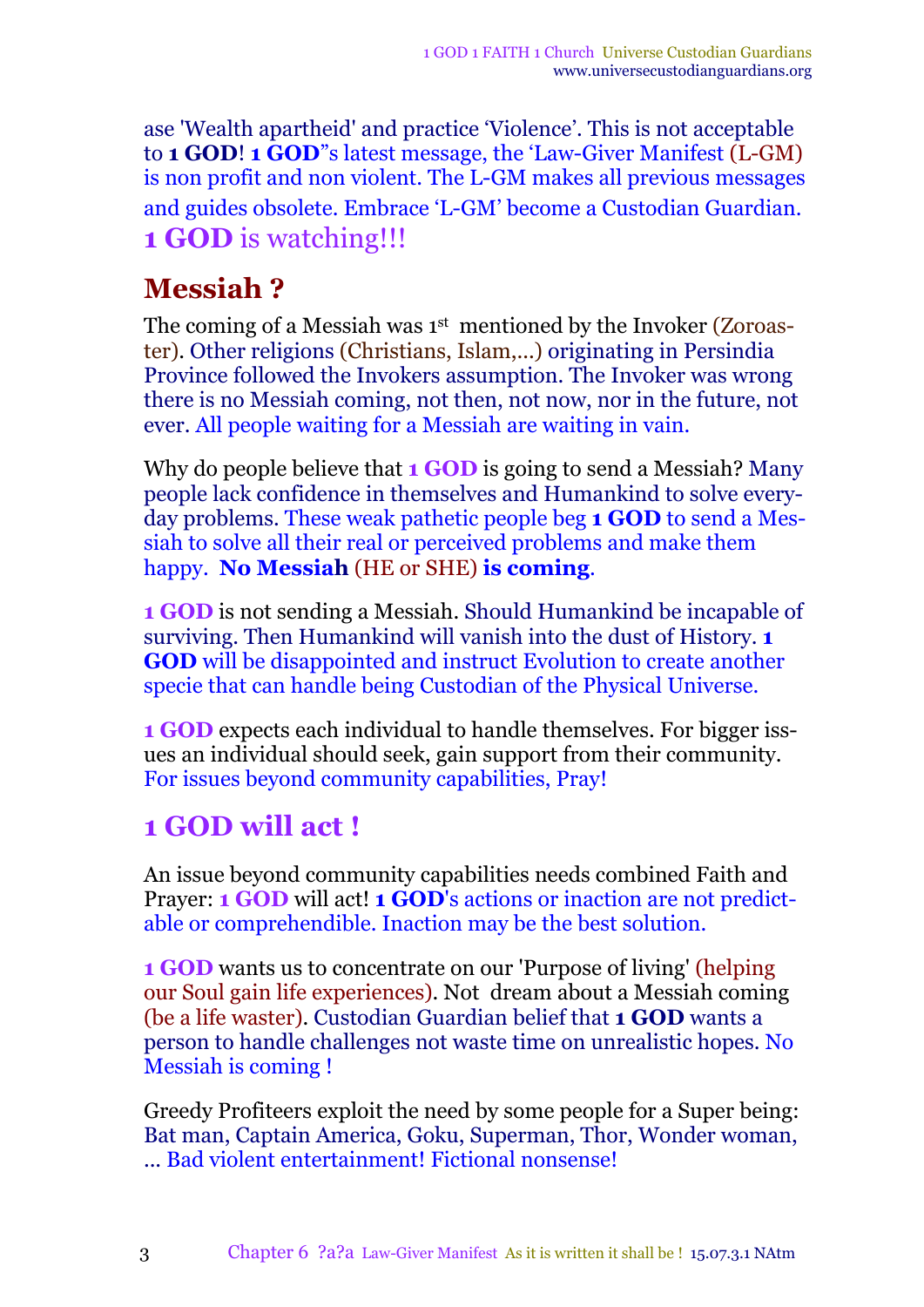Religious Superbeing: Jesus, Kalki, Mahdi, Moshiach,... Will not resurrect or come. False Messiah pop up often. Ignore them!

Custodian Guardian don't need or are waiting for a messiah. Custodian Guardian trust in **1 GOD**, have the **1 FAITH** and have the '**Law Giver** Manifest' as guide. Join us you don't need a messiah that is not coming!

## **Saints**

In ancient times, pagans used multiple God's for main issues. Half God's were worshipped for lesser issues. Half God's established a link between humans and God's. God's used their position of power to rape**\*** humans, resulting in bastards. So people could worship them. The bastards became half God's.

When people started to realize there is only **1 GOD** to idolize and worship. They struggled, they missed the multi idols. To deceive **1 GOD** and have multiple idols they created saints. They also wanted **1 GOD** to take these fake idols and sit them in the inner circle in Heaven. Christian's believe Mary was raped**\*** by a GOD. They made her a saint, idolizing and worshiping her. Insulting **1 GOD** the only Idol! There are no others.

Custodian Guardian have only 1 Idol to worship, **1 GOD**.

The idolizing and worship of many God's, ends!

**\***If someone sneaks up to a person sleeping, mates, that is Rape!

## **Martyr**

**1 GOD** doesn't want human sacrifice! Martyr's are life wasters, Anti-**1 GOD**! Communities don't want them.

People who are killed for maintaining their beliefs not intentionally seeking death are sometimes called martyrs. Supporting martyrdom and martyrs encourages mentally, emotional unstable individuals to seek death, suicide, endangering other people. These are fake martyrs who commit suicide. Custodian Guardian don't accept Martyrs or support Fake martyr's.

#### There are 2 types of**, 'Fake Martyr' :**

People who seek martyrdom through criminal Suicide (Suicide bomber). Them hurting or killing of others makes them Assassins (criminals). If they survive they are to be prosecuted: **MS R7**. Their name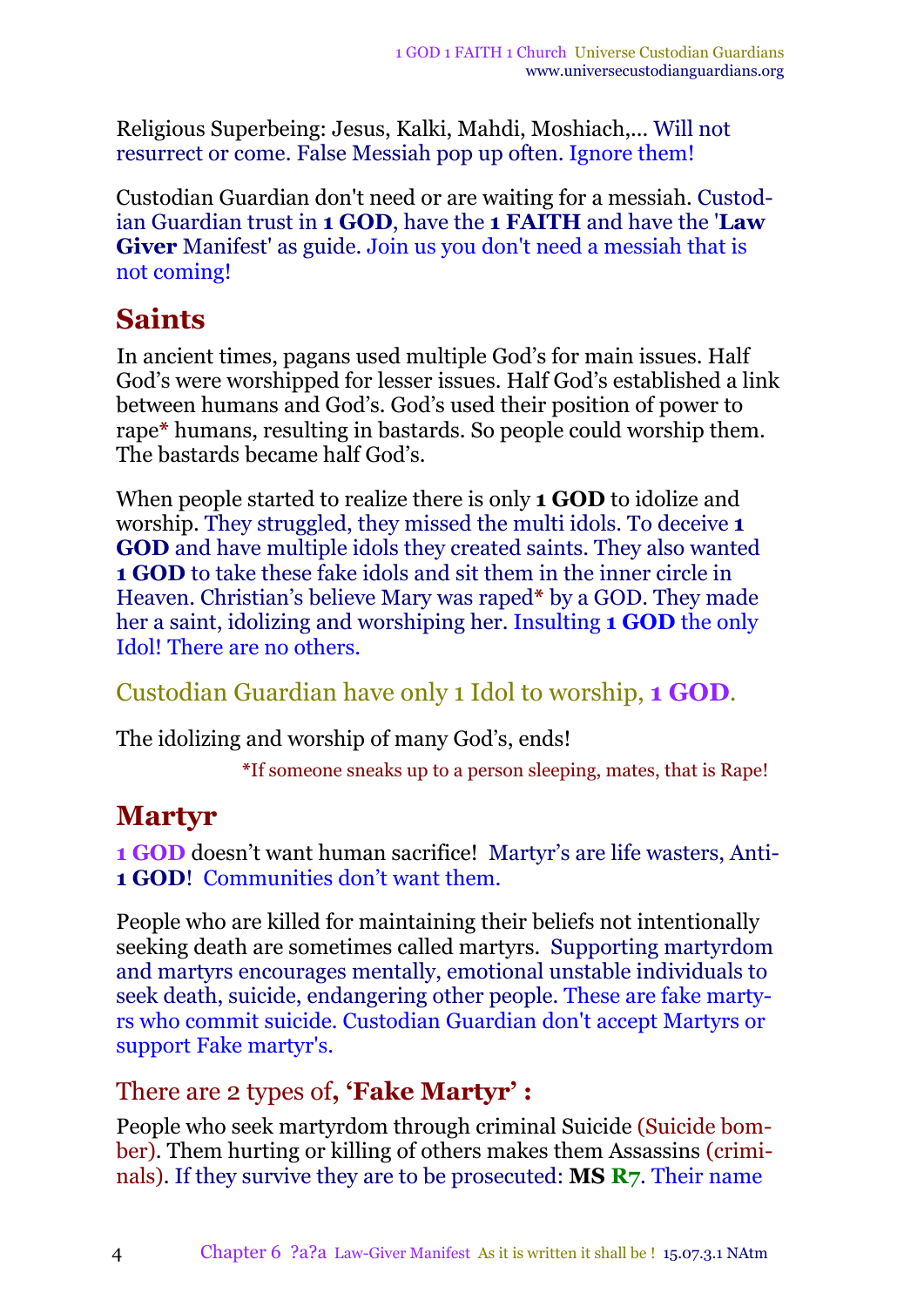shall never be spoken, all evidence of them existing must be destroyed as if they never existed. Their parents are Shamed and Shunned.

People who seek martyrdom through Suicide. They are selfish attention seekers using a 'Cause' to gain celebrity status. They put on publicity stunts like self incineration or starvation. They are emotional and mentally unstable (sick). If they survive they are held in a Sanatorium for life.



**LIFE!** The most precious possession.

**1 GOD** wants us to concentrate on our 'Purpose of living' (helping our Soul gain life experiences)*.* Not plan our premature death (be a life waster). Custodian Guardian belief that 1 **GOD** wants a person to not expose themselves to excessive risk unnecessarily and protect 1's life.

# **1 GOD** doesn't want human sacrifice!

Human sacrifice is primitive, psychotic, pagan, outdated a ritual belonging to the past. Suicide is human sacrifice a wasted 'Life'! Human sacrifice involving suicide and killing others, a crime: **MS R7**

A purpose of living is not to kill yourself or any other person! Your body has to Survive. Suicide or killing is insulting **1 GOD**!

## **Human Life is sacred !**

Any organization religious or otherwise that promotes, endorses, Martyr's or Martyrdom is Anti Humankind and Anti **1 GOD**. These organizations are held accountable. Custodian Guardian Shun and Shame! Community shuts these organizations down and prosecutes! **1 GOD** holds them accountable in Life and Afterlife!

# Martyrdom is unacceptable ! Nobody has the right to kill humans ! Living is Good and Desirable !

## **Celibacy**

Celibacy is going against **1 GOD'**s Design of mating, multiplying and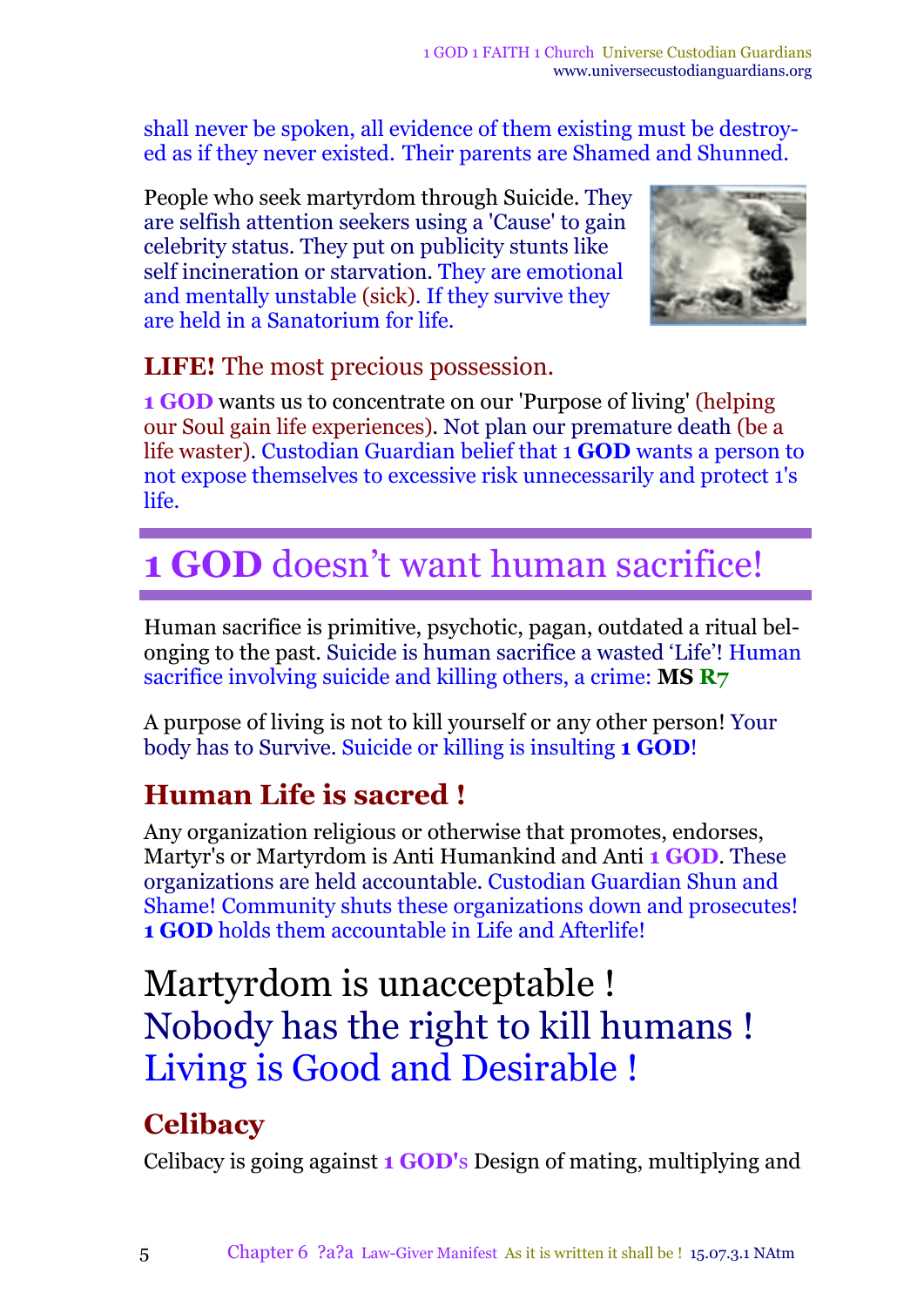starting a family. Mating and Multiplying is needed for Species survival and population growth. Population growth is needed to fulfill Humankind's Destiny: Colonizing the Physical Universe.

Clergy, monks, nuns that practice celibacy are insulting **1 GOD**! They are also a threat to the human specie survival and fulfilling it's Destiny! Being Custodian of the physical Universe!

Celibacy ends! Religious organizations that support celibacy are shunned shamed and come eventually to an end! Monastery, Convent, Nunnery, are demolished building material is recycled.

#### **1 GOD**

**1 GOD** is supreme! **1 GOD** is both HE and SHE! **1 GOD** is the original Eternal-Soul! **1 GOD** created 2 Universe: spiritual and physical. Both Universe needed custodian: Angels and Humankind!

**1 GOD** wants only 1 Religion: 1 FAITH! 1 FAITH has only 1 Church known as Universe Custodian Guardians U.C.G.! U.C.G. has 7 independent administrations.

**1 GOD** wants 7 independent Tribes. Speaking 7 main languages and many dialects, living in 7 Provinces and many Shires. Every Province has an independent 1 Church (U.C.G.1,...7) administration using: **1 GOD'**s latest message, the 'Law-Giver Manifest' as guide.

**1 GOD** wants non violent, non profit solutions embracing community living. For family, community, government and religion. Discard religious or political organizations and writings that promote violence, profit, elitism,...

**1 GOD** wants Accountability! **1 GOD** applies Accountability not forgiveness. Custodian Guardian support Accountability. Every person, organization, government is accountable!

**1 GOD** is supreme and absolute no matter what titles are used. **1 GOD**, is worshiped by religious people using different names and titles: Adonai, Ahura Mazda, Allah, Aten Al Hakam, Al Mutakabbir, Baha'i, Brahman, Father, Gott, Creator, Hashem, Jehovah, Manitou, Lord, Yahweh, Waheguru,.. **1 GOD** is all of them.



Custodian Guardian worship **1 GOD** as '**1 GOD**'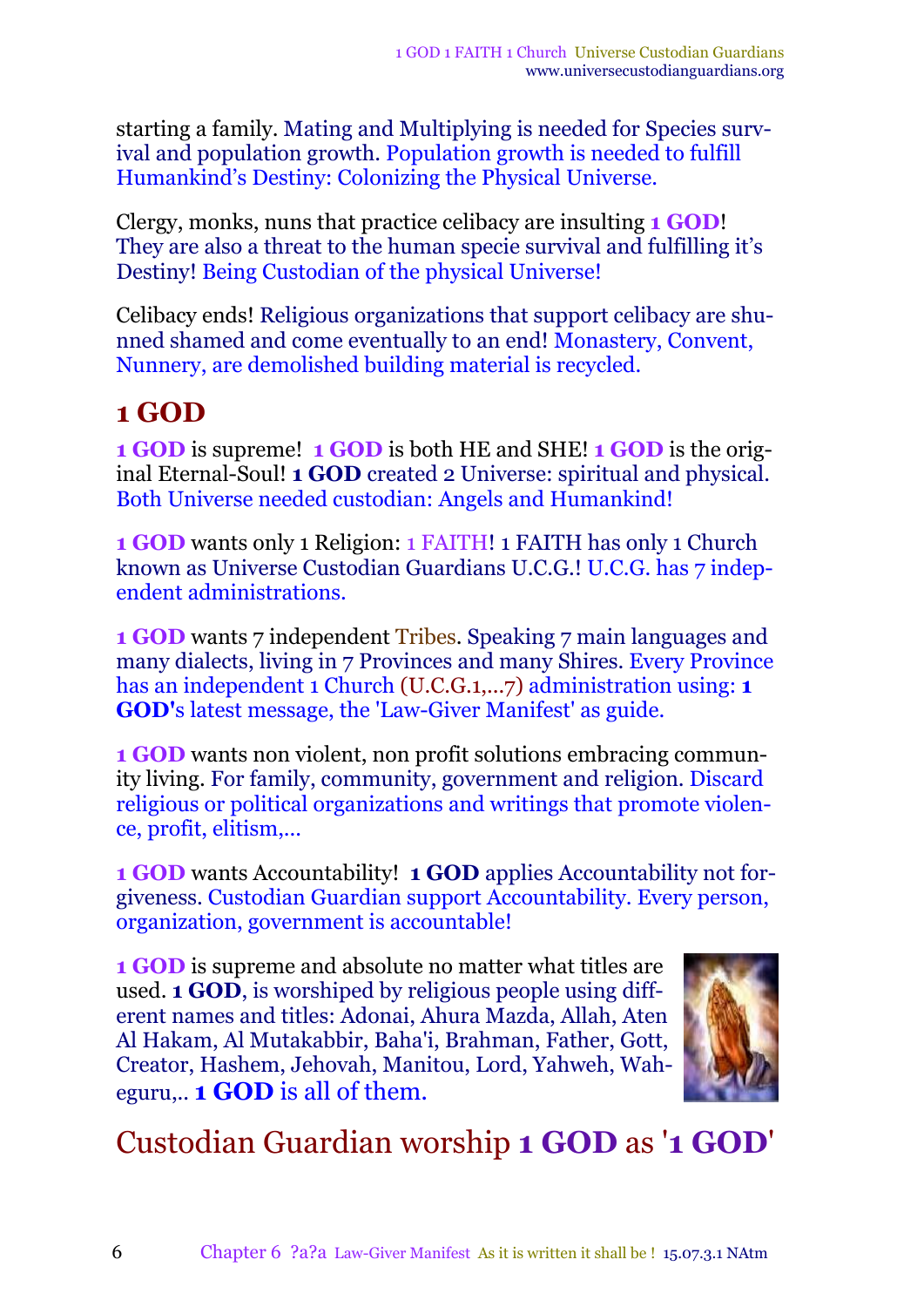

**1 GOD** expects Humankind to learn and teach be educated! Judgment day, **1 GOD** wants explained what knowledge a person has continuously accumulated and how this was used for the benefit of the local habitat, environment and community. Custodian Guardian seek, gain and apply Knowledge and practice Knowledge Continuity all life long.

**1 GOD** expects Humankind to heed the latest message and disregard all previous! On Judgment day, **1 GOD** wants explained how his latest message was heeded, applied and spread. Custodian Guardian live and worship by the 'Law Giver Manifest'. They encourage others to do so.



**1 GOD'**s Destiny for Humankind! **1 GOD** expects Humankind to be custodian of the local Habitat, greater environment and the rest of the physical Universe. Humankind needs to mate, multiply, explore, colonize Space. Custodian Guardian strive towards their Destiny!

## **Worship 1 G O D Support 1 FAITH 1 Church**

## **1 FAITH**

Belief in **1 GOD** gives you the 1 FAITH! 1 FAITH gives guidance to you and your community. 1 FAITH is our moral strength.

**1 GOD** instructed the humble scribe to write down and compile all messages, '1 FAITH' was born. 1 FAITH is the only Religion acceptable to **1 GOD**. Everything else become outdated cults. Embrace 1 FAITH! Become a Custodian Guardian! **1 GOD** loves you!!!



Outdated cults are shunned! They are replaced with: **1 GOD** 1 FAITH 1 Church Universe Custodian Guardians. For the Glory of **1 GOD** and the Good of Humankind!

1 FAITH is written on 7 Scrolls :  $\Box$ 

Scroll 1: **Belief** Affirmation-Prayer

There is **1 GOD** who is both HE and SHE!

**1 GOD** created 2 Universe and selected humankind to be Custodian of the physical Universe!

Human life is sacred from conception and there is an obligation to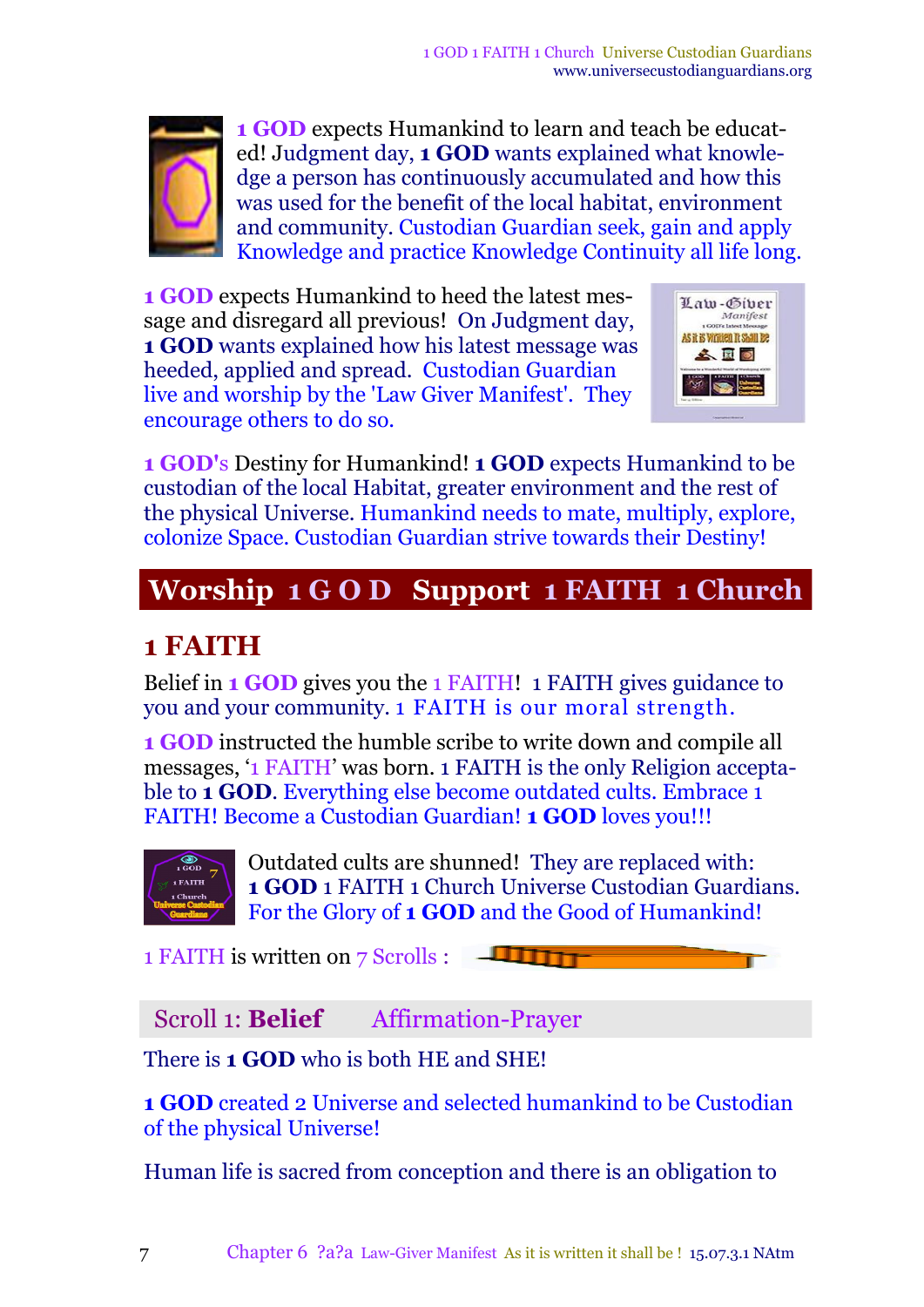multiply!

Humankind is to seek and gain knowledge then apply it! The Law Giver Manifest replaces all previous messages **1 GOD** sent! Numbers are important and number 7 is divine! There is an Afterlife and there are Angels!

Scroll 2: **Obligations** Obligation-Prayer

Worship **1 GOD**, discard all other idols Protect, human body from conception Life long, seek, gain and apply knowledge Mate to multiply and start own family Honor, respect your parents and grandparents Guard the Environment and all its life forms Use the '**Law Giver Manifest**', spread its message Protect animals from cruelty and extinction Stand up for the unfairly attacked, disadvantaged, weak and needy Feed the hungry, shelter homeless and comfort sick Protest injustice, amorality and environmental vandalism Do rewarded work, no loafing Avoid and clean up Pollution Be Good Punish Evil Cremate, close graveyards Be just and give deserved respect Vote in all Elections! Scroll 3: **Privileges** Request-Prayer Breathable, clean air **Have violent free community** 

Drinkable, filtered water Have a pet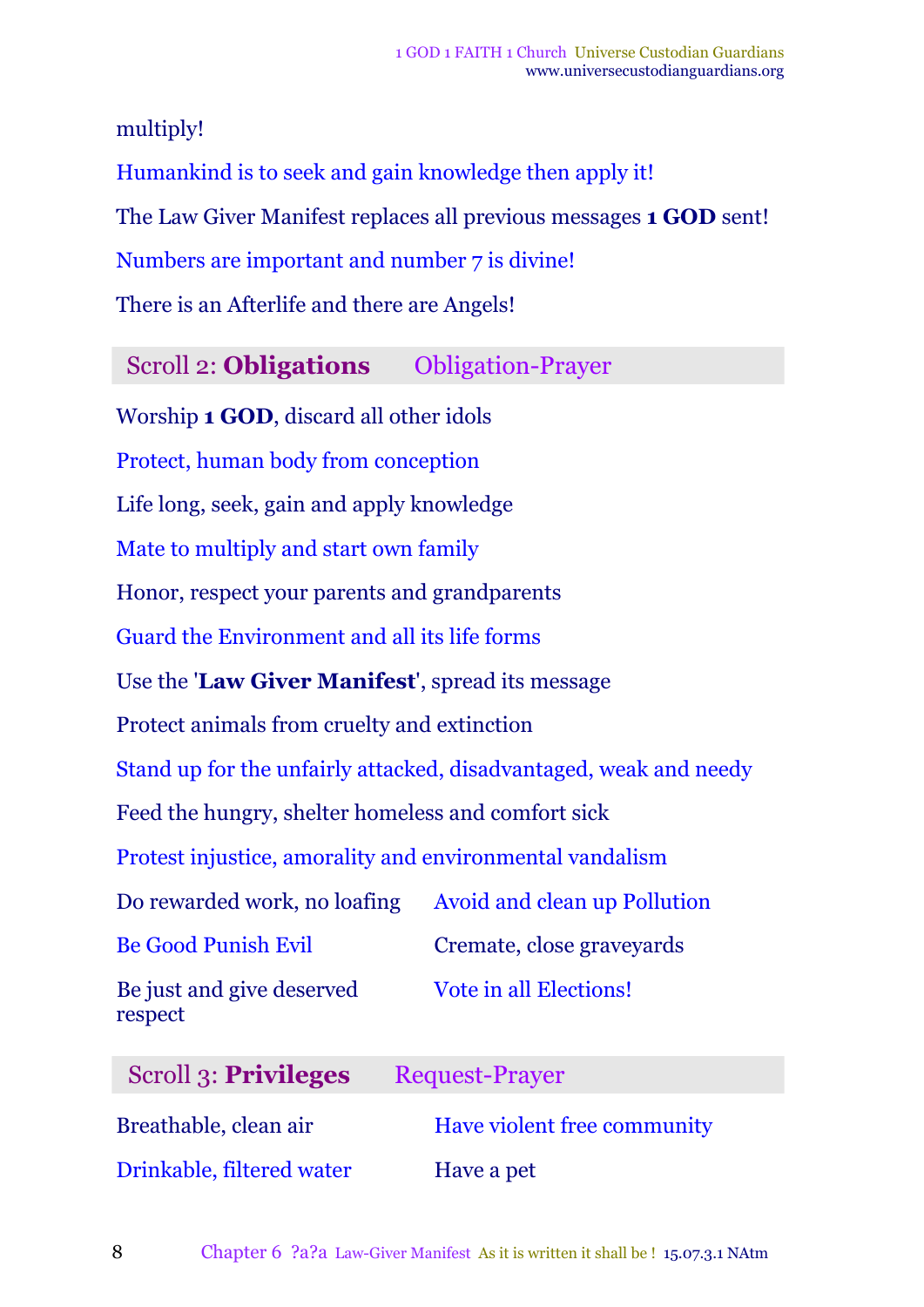| Eatable, healthy food                                           | <b>Free education</b>              |  |  |  |
|-----------------------------------------------------------------|------------------------------------|--|--|--|
| Protective, affordable clothing                                 | Free treatment when sick           |  |  |  |
| Hygienic, affordable shelter                                    | <b>Receive respect</b>             |  |  |  |
| Worship and Believe in <b>1 GOD</b>                             | Receive justice                    |  |  |  |
| <b>Free Speech with moral</b><br>restrains                      | <b>Rewarded work</b>               |  |  |  |
| Mate, start family                                              | Have freely elected government     |  |  |  |
| <b>End with dignity</b>                                         |                                    |  |  |  |
| Scroll 4: <b>Failings</b>                                       | <b>Failings-Prayer</b>             |  |  |  |
| <b>Addiction</b><br>Cannibalism                                 | Perjury<br>Envy                    |  |  |  |
| Plunder<br>Selfish                                              | Vandalism                          |  |  |  |
| Scroll 5: Virtues Virtues-Prayer                                |                                    |  |  |  |
| Worshiping only 1 GOD and always punish evil                    |                                    |  |  |  |
| 1 <sup>st</sup> Learn, then Teach and Knowledge continuity      |                                    |  |  |  |
| <b>Protect the Environment and Harmonize with Habitat</b>       |                                    |  |  |  |
| Loving, Dependable and<br>Faithful                              | <b>Clean and Tidy</b> Perseverance |  |  |  |
| Courage, Compassion, Just, Sharing                              |                                    |  |  |  |
| <b>Scroll 6: Khronicle</b>                                      | Heritage-Prayer                    |  |  |  |
| <b>Creation</b>                                                 | Near Past -700 to -70 years        |  |  |  |
| Ancient Times to -2,100 years                                   | Current Times -70 to 0 years       |  |  |  |
| Distant Past -2,100 to -1,400 years<br>New Age o years onward's |                                    |  |  |  |

Medium Past **-**1,400 to **-**700 years

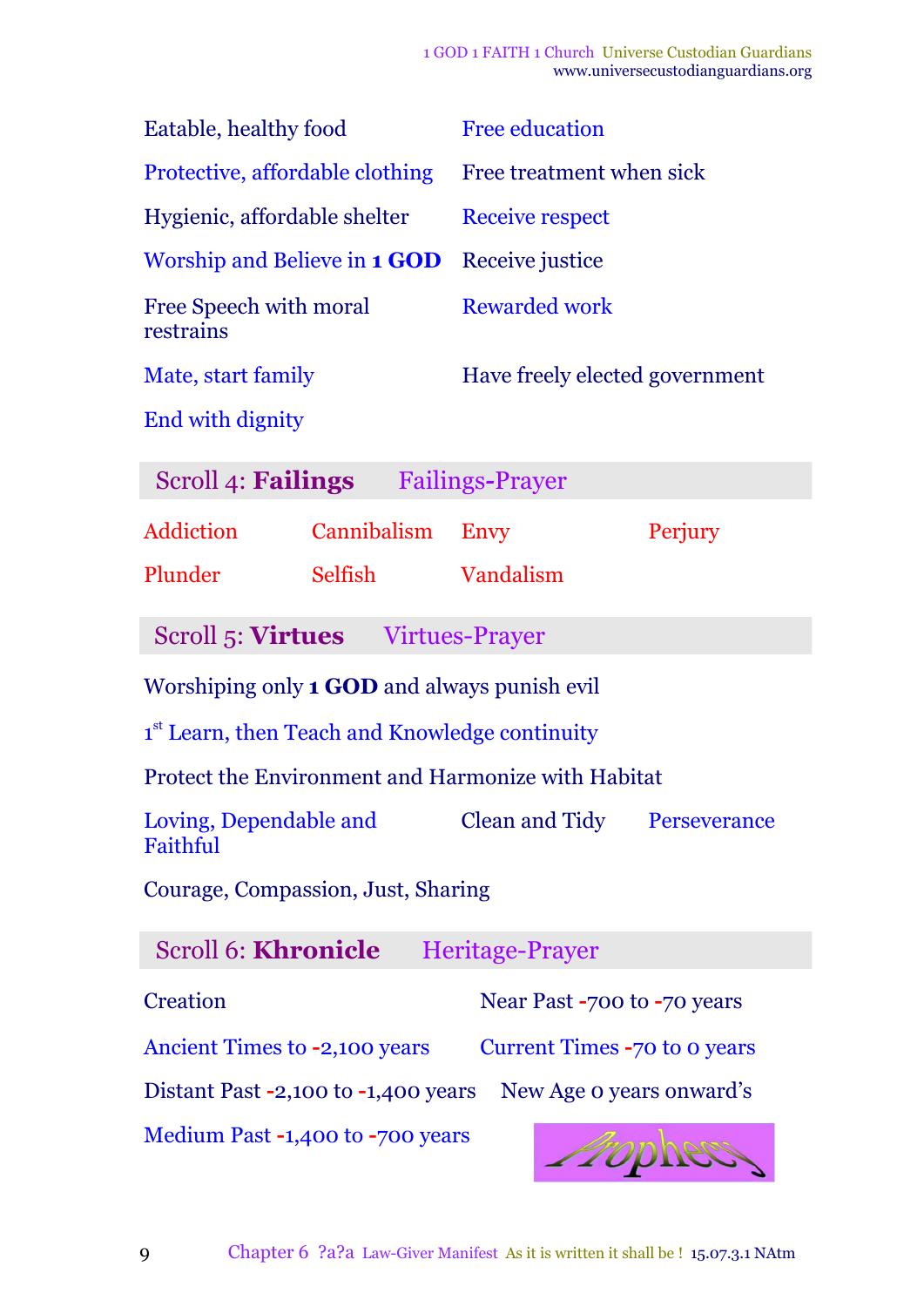| Scroll 7: Afterlife                          |  |  | Soul-Prayer              |  |                           |  |
|----------------------------------------------|--|--|--------------------------|--|---------------------------|--|
| <b>Grief Prayer</b>                          |  |  | <b>Relive Bad Prayer</b> |  | <b>Relive Good Prayer</b> |  |
| <b>Cremation</b> Judgment Day                |  |  | <b>Purity Scales</b>     |  | Angel                     |  |
| 1 FAITH introduces, New Age Time management. |  |  |                          |  |                           |  |

It replaces all other time management.



Short term: **C. G. Klock ~ Time triangle ~ Night Curfew ~ C. G. Daily Routine ~**

#### Medium term: **C. G. Kalender ~ Fun Day themes ~ C. G. Planner ~ C. G. Yearly Almanac**

Long term: **C. G. Khronicle ~ C. G Knowledge continuity ~**



New Age time management should not be misused to enslave or profiteering and exploitation. Don't use Time to hurry a human body. It is not designed for hurrying. There is no need for speed.

**1 FAITH**'s symbols of recognition are number '**7**' (divine) and the Heptagon (7 sides, 7 angles, geometric polygon).



People of **1 FAITH** are Supporters. A Supporter is known as C. G. (Custodian Guardian). They are addressed as custodian guardian (1st name)*.*

Every **Fun Day** (day 7 of the week) from 1 hour after Sunrise to 1 hour before Sunset, Custodian Guardian meet at a Gathering. For C. G. a Gathering is not only a religious, social justice, environmental, get together. But also is for socializing: Pray, discuss, chat, laugh, sing and dance, play and harmonize, eat and drink (non alcoholic). **1 GOD** doesn't want purpose built places to worship. Gathering's are held in education facilities (SmeC, PHeC, public school).

**1 FAITH** is administered by elected committees. A Gathering has a Klan of 14 (7 HE, 7 SHE) Elders. There are 7 elected Provincial committees (Orackle) of 7 HE, 7 SHE Praytorian. Orackle meet at a Oratory.

# **1 FAITH is our moral strength**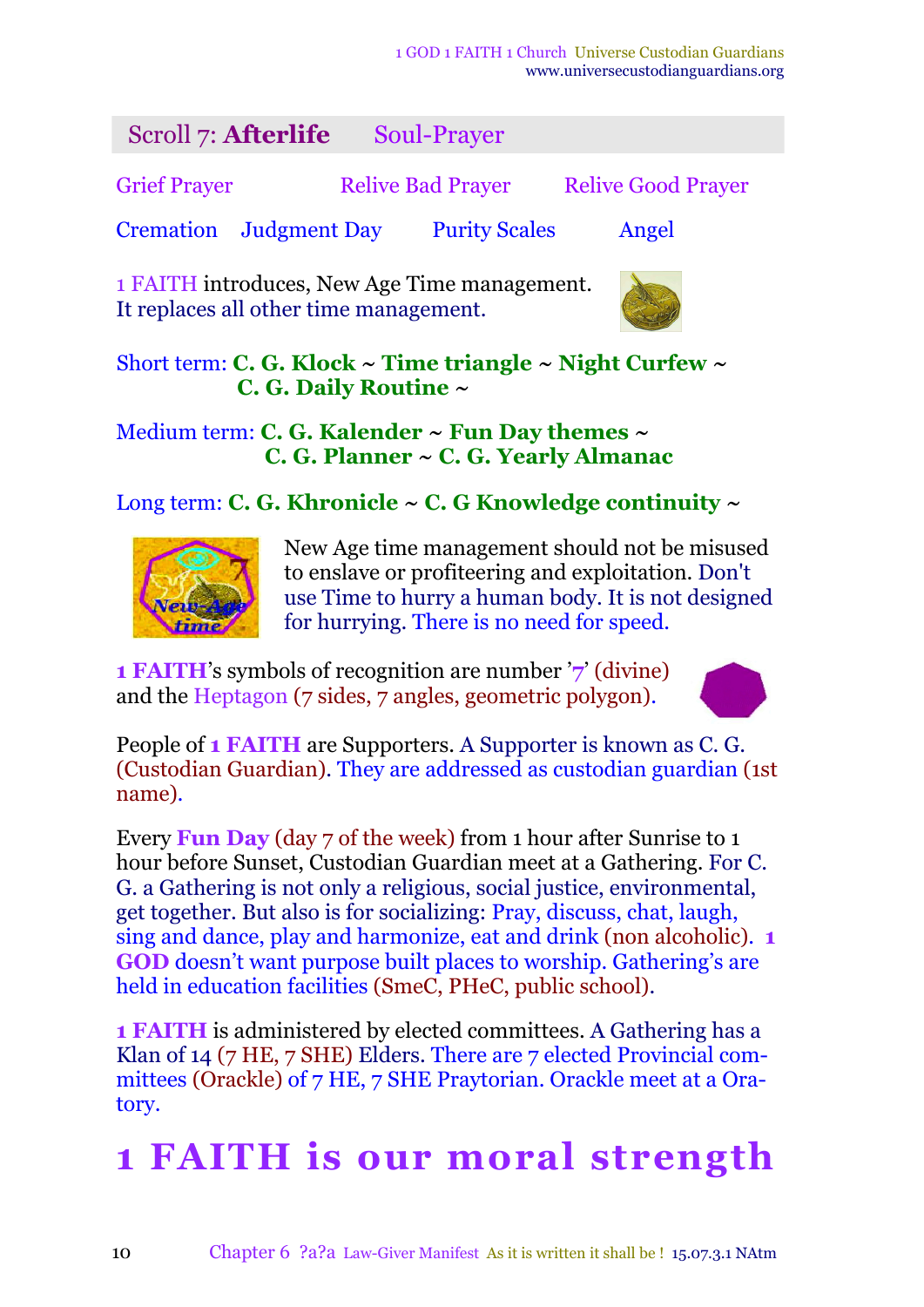## **1 Church**

**1 GOD** wanted **1 FAITH** and **1 Church**. The 1 Church is to have 7 independent administrations, 1 for each Tribe. The 1 church is to be known as: **Universe Custodian Guardians** !

Universe Custodian Guardians name explained:

| Universe | is the physical Universe. |  |
|----------|---------------------------|--|
|          |                           |  |

- Custodian Humankind's Destiny, be custodian of the physical Universe.
- Guardians Supporters and members are guardians of '**1 GOD's**' latest message: **'Law Giver Manifest'**.

There are 2 abbreviations:

**U.C.G.1** (7 digits)*,* **UCG1** (3 letters + 1 number).

**U.C.G.1 Universe Custodian Guardians** '**1 GOD**', '1 FAITH', 1 Church!

**UCG1** number (1-7) show the order of Orackle established.



Each independent administration is governed by an 'Orackle' (elected committee of 7 HE, 7 SHE). The Orackle meeting place is at a Provincial Oratory.

The 1 Church covers 7 types of people: Unbeliever > **Supporters** > **Elders** > **C. Zenturion** > **C. Praytorian** > Apprentice **C. G. Proclaimer** > **Custodian Guardian Proclaimer**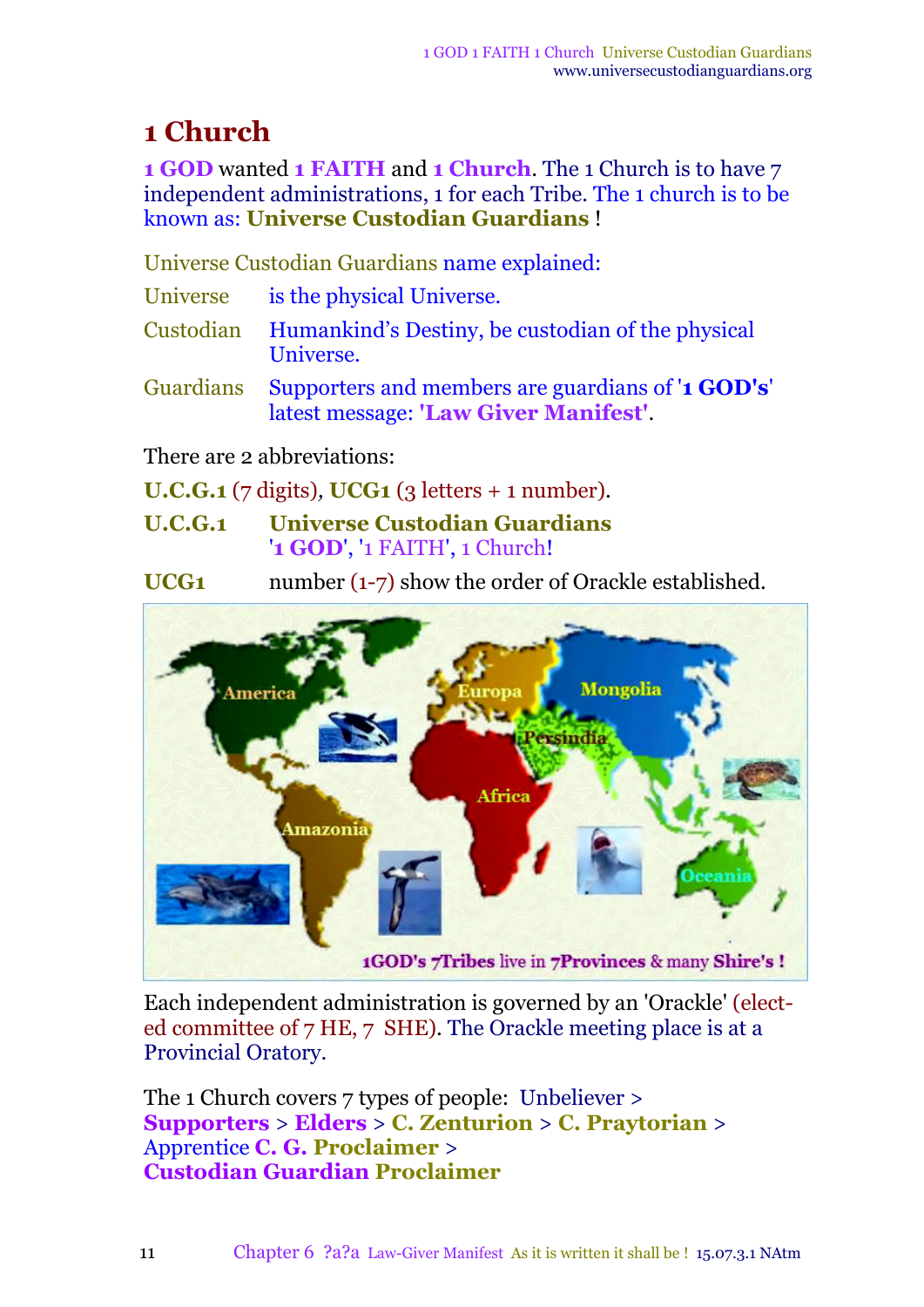## 1 Church administrating Humankind Destiny

# **U.C.G.1 - T R E E People of the .... Law Giver Manifest**



| <b>Faith Supporters</b>                    | elect 14 Elders                        |                                                              |
|--------------------------------------------|----------------------------------------|--------------------------------------------------------------|
| Elders 7 HE 7 SHE                          | form                                   | Klan $14$                                                    |
| Klan                                       |                                        | elect 2 Custodian Zenturion 1 HE 1 SHE                       |
| Custodian Zenturion become Members U.C.G.1 |                                        |                                                              |
|                                            |                                        | Custodian Zenturion elect 14 Custodian Praytorian 7 HE 7 SHE |
| Custodian Praytorian form Orackle 14       |                                        |                                                              |
| Orackle<br>elect 2                         | Apprentice C. G. Proclaimer 1 HE 1 SHE |                                                              |
| A. C. G. Proclaimer<br>from the 7 Orackle  |                                        | elect 1 C. G. Proclaimer<br>a Life-member, HE or SHE         |

C. G. Proclaimer is Guardian of the **Law-Giver Manifest**



#### **Universe Custodian Guardians**

not for profit, not for violence, religious, environmental, social justice solutions. Free Education provider, New Age time management administrator proclaiming **1 GOD's** latest message:

# '**Law-Giver Manifest**'.



### **Solutions are non violent**

For the Glory of 1 **GOD** and the Good of Humankind!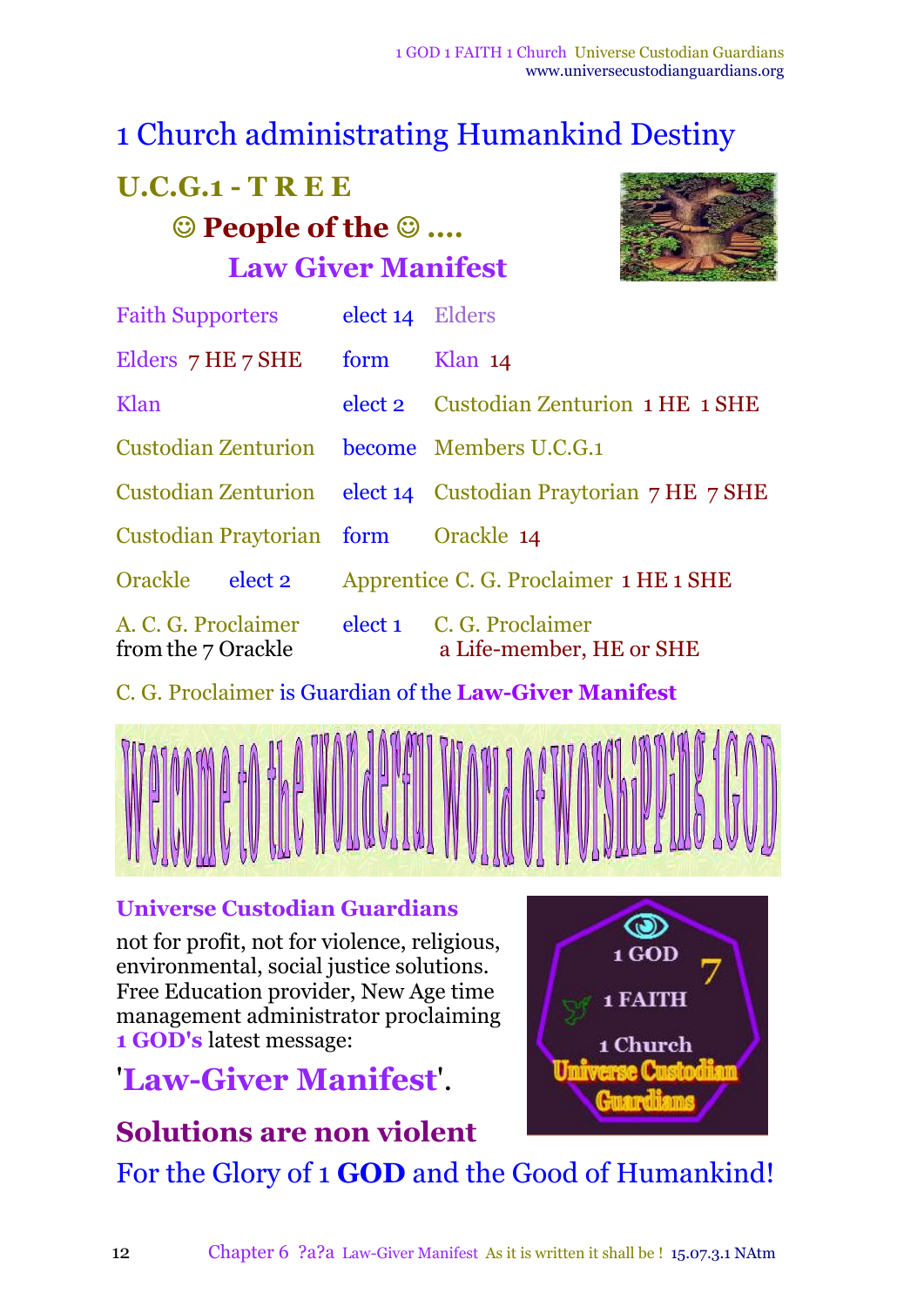### **L-G M**

The Law Giver Manifest ( **L-G M**)is **1 GOD's** latest message Making all previous messages obsolete. Dispose of cleanly.



During human history at irregular intervals **1 GOD** picks a person to pass on a message to humankind.

**1 GOD** is disappointed that many people didn't heed these messages. Belief in **1 GOD** is absolute, no exemptions.

**1 GOD** made it clear to the humble scribe that compromise or deviation is unacceptable and will be dealt with on 'Judgment Day'.

**Guidance**: The spirit and understanding of the message is what matters. Not the meaning of the individual word or sentence structure. Understanding the spirit and purpose of the thought will help in implementing the message.

Government Law is to be in line and applied with the '**Law-Giver Manifest**' as guide. All Laws and Legislation are to be retrospect. Re sentencing is mandatory. No 'Guilty' are to go unpunished.

#### **Thousand's of years of Evil are coming to end. BE GOOD** Punish EVIL



Harmony is the essence of Custodian Guardian life. C. G. live in harmony with **1 GOD**, themselves, family, community, local habitat, greater environment and the physical Universe. Living in harmony is part of a Custodian Guardian daily routine.

For spiritual insights and inner harmony, meditate. Meditating is done without the use of chemical or plant supplements. Custodian Guardian only use the natural uncut unpolished Rose Quartz.